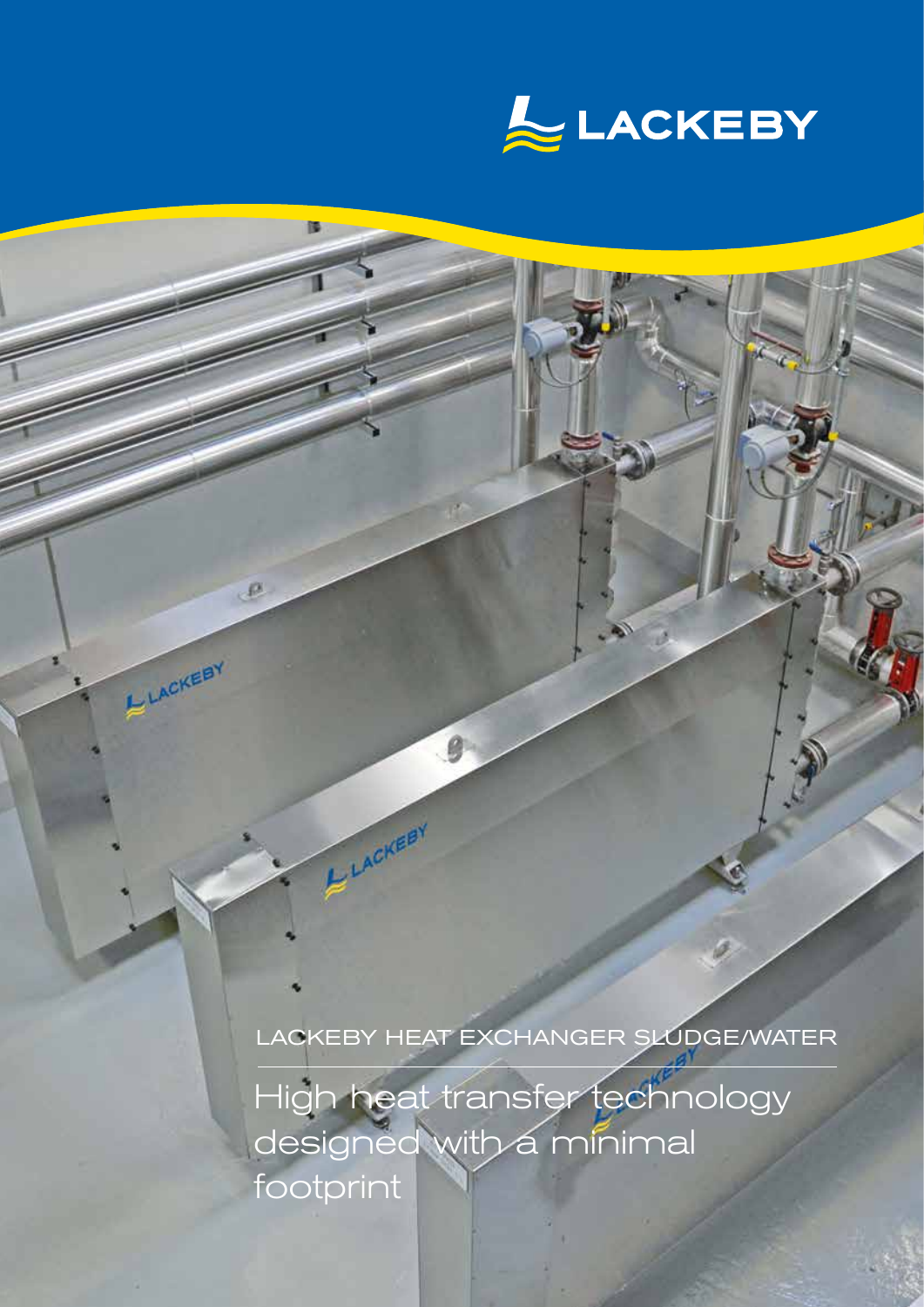

# LACKEBY HEAT EXCHANGER SLUDGE/WATER



# When high performance, low costs and simplicity are the priorities

The Lackeby Heat exchanger sludge/water is a uniquely designed unit for medias with a high viscosity. The patented turning chambers enable us to design the heat exchangers for the highest possible heat transfer as well as meeting demands for a small footprint. The design also ensures that the heating or cooling system runs with as low a load as possible in order to keep the operating cost low.

#### Sludge applications

- Direct heating or cooling of raw or digested sludge on the feed line
- Heating and/or cooling of digested sludge by digester or pasteurization circulation
- Energy recovery from heated sludge.

#### Wastewater applications

- Wastewater cooling in for example biological tanks
- Energy recovery from outgoing wastewater.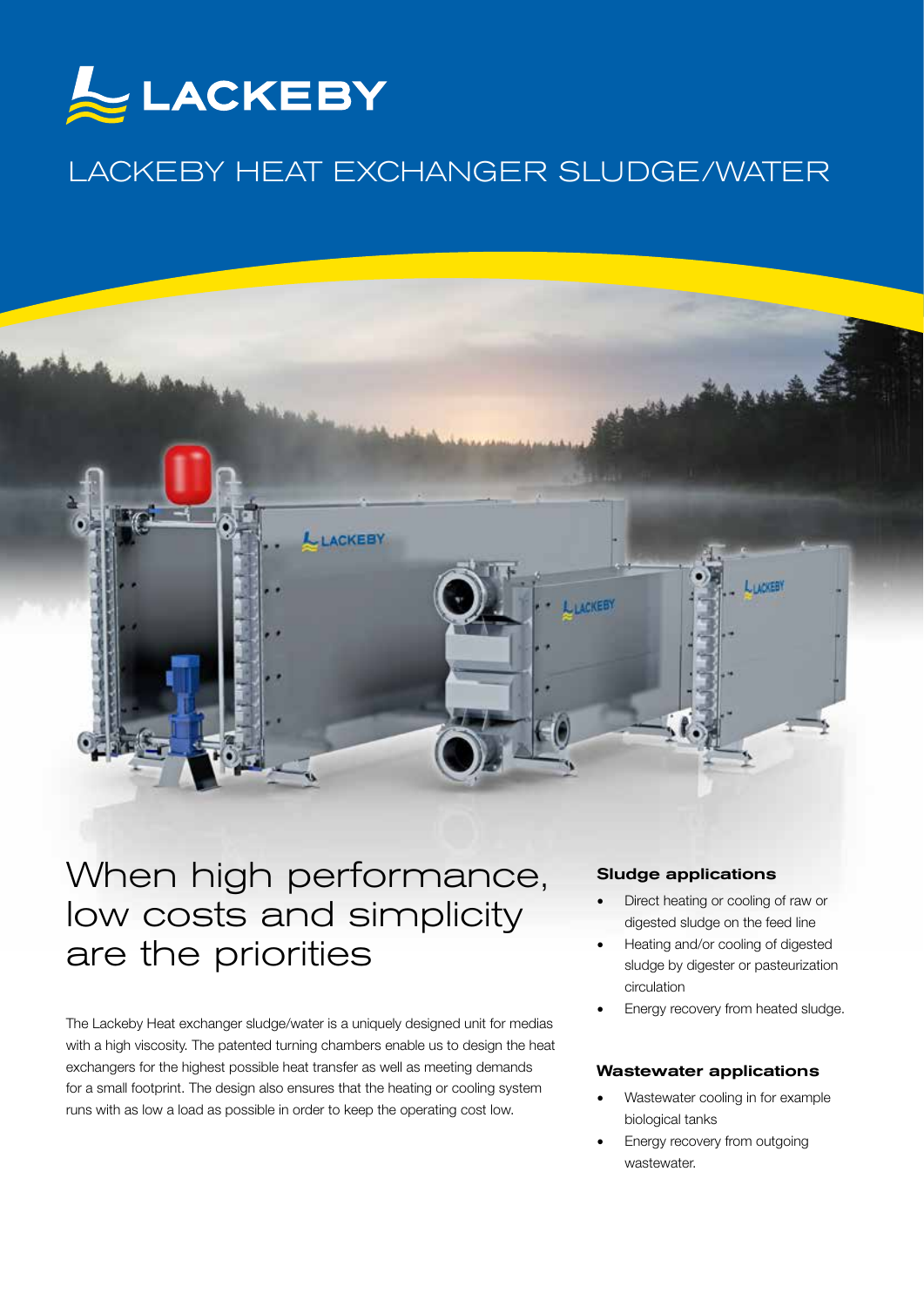Wastewater **Food and** household waste

> Manure<br>Wastewater sludge<br>Wastewater Household w Manure sludge<br>Wastewater sludge<br>Food / Household waste Wastewater<br>Food / House

# Using the Lackeby Heat exchanger sludge/water

Considerable excess heat is created in wastewater treatment plants and in biogasproduction. Over the years we at Lackeby have become experts in utilizing this process heat to its maximum. Our robust sludge/sludge, sludge/ water heat exchangers are designed to recover a majority of the excess heat, thereby greatly increasing operation efficiency and reducing operating costs.

LACKEBY

**Manure** from farms

Heated media

Cooled media

Mino system ing system

the cump

**Markedrey** om sludge

> Gree energy



Wastewater sludge

Manure<br>Wastewater sludge<br>wastewater<br>wastewater

Wastewater<br>Food / House<br>Wastewater

#### Made in Sweden

Lackeby has more than 25 years of experience in designing and manufacturing high performance products for efficient use of energy resources.

More than 700 Lackeby Heat exchangers have been supplied to both industrial and municipal plants in over 25 countries worldwide.